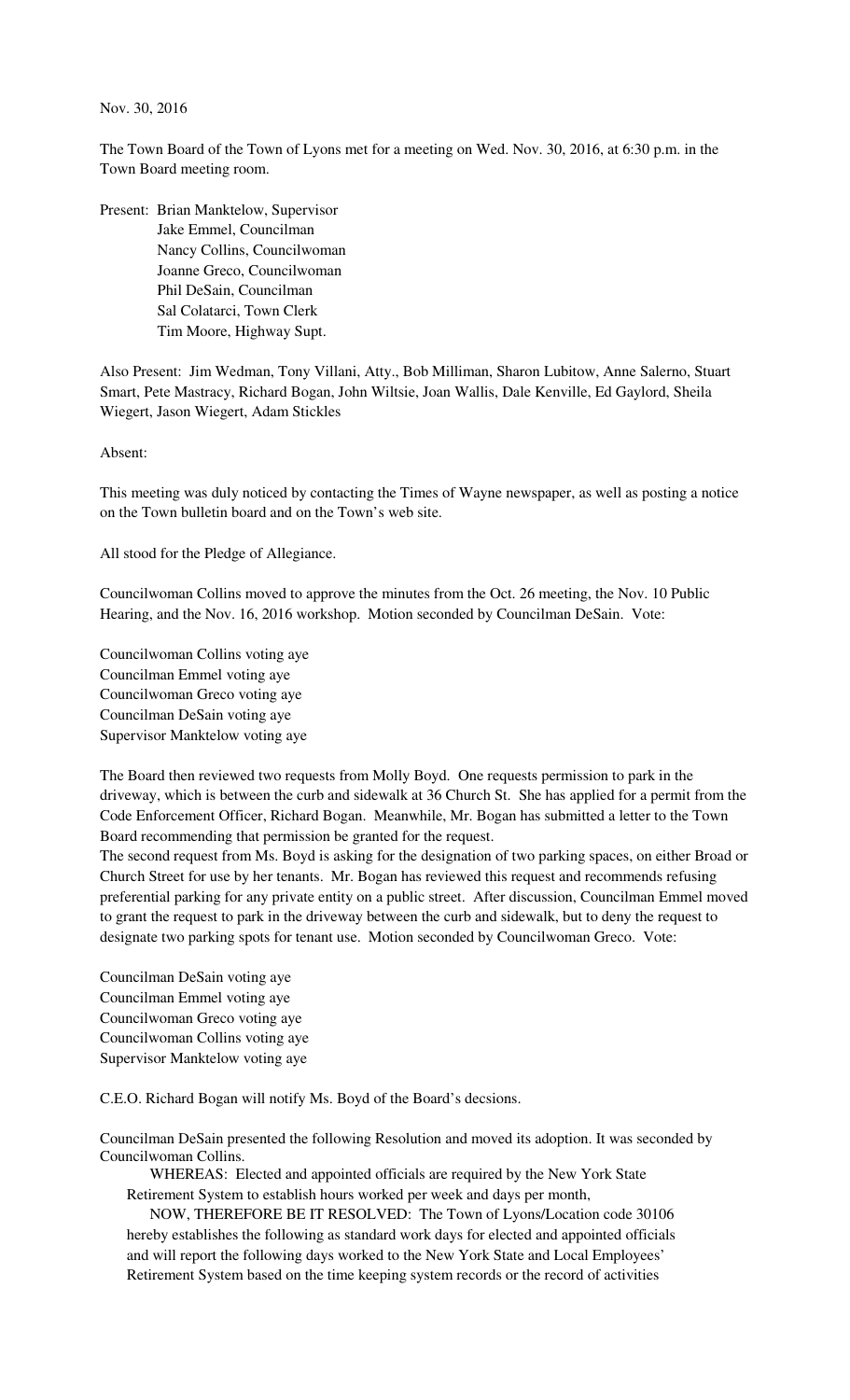maintained and submitted by these officials to the clerk of this body:

|                                          |              | <b>Standard</b><br><b>Work</b> |                | <b>Participates in</b> | Days/Month         |              |                       |
|------------------------------------------|--------------|--------------------------------|----------------|------------------------|--------------------|--------------|-----------------------|
|                                          |              | Day                            | <b>Term</b>    | Employer's             | (based on          | Ti           |                       |
|                                          |              | (Hrs/day                       | Begins/End     | <b>Time Keeping</b>    | <b>Record of</b>   | er           | <b>Registration #</b> |
| <b>Title</b>                             | <b>Name</b>  |                                | S              | System (Y/N)           | <b>Activities)</b> | $\mathbf{1}$ | Soc. Sec. #           |
| <b>Appointed &amp; Elected Officials</b> |              |                                |                |                        |                    |              |                       |
|                                          |              |                                | $1/1/2014$ -   |                        |                    |              |                       |
| Town                                     | <b>Brian</b> |                                | 12/31/201      |                        |                    |              | 43385483              |
| Supervisor(E)                            | Manktelow    | 6.5                            | $\overline{7}$ | ${\sf N}$              | 12.75              |              | 9980                  |
|                                          | Sal          |                                | $1/1/14$ -     |                        |                    |              | 36074938              |
| Town Clerk(E)                            | Colatarci    | 6.5                            | 12/31/17       | ${\sf N}$              | 23.42              |              | 9781                  |
|                                          | Mary         |                                |                |                        |                    |              |                       |
|                                          | Catherine    |                                | $1/1/16$ -     |                        |                    |              | 42340836              |
| Town Atty.(A)                            | Villani      | 6.0                            | 12/31/16       | ${\sf N}$              | 1.57               |              | 7852                  |
|                                          |              |                                |                |                        |                    |              |                       |
|                                          |              |                                |                |                        |                    |              |                       |
|                                          |              |                                |                |                        |                    |              |                       |
|                                          |              |                                |                |                        |                    |              |                       |
|                                          |              |                                |                |                        |                    |              |                       |
|                                          |              |                                |                |                        |                    |              |                       |
|                                          |              |                                |                |                        |                    |              |                       |
|                                          |              |                                |                |                        |                    |              |                       |

Vote on the Resolution was as follows: AYES: Councilman DeSain Councilwoman Collins Councilman Emmel Councilwoman Greco Supervisor Manktelow NAYES: None The Resolution was declared adopted.

The Board then discussed a letter received from Mr. Robert Stopper regarding his suggestions and recommendations for upgrades/ repairs (electrical) to the south side of the canal bank in Lyons. He explained in the letter that the Corning Hot Glass Program will be doing a demonstration in Lyons in 2018 and proper electrical hook-ups will be needed. The letter stated that the Canal Corps Deputy Commissioner visited the area and was hopeful that the same type lighting/electrical hookups/ and power pedestals be placed on the south side of the canal that currently are on the north side. The matter was tabled until the proposals could be further studied.

Department reports were heard. Acting Ambulance Administrator John Wiltsie stated that the ambulance responded to a total of 110calls in October, and so far this year: 1,312. Also, he introduced Adam Stickles, a paramedic, to the Town Board. Mr. Stickles would like to work for the ambulance dept. In addition, he introduced both Sheila and Jason Wiegert, who would like to volunteer as drivers for the department.

Code Enforcement Officer Richard Bogan stated that he has begun schooling to receive his certification in code enforcement. Also, 20 building permits were issued in Lyons from Oct. 26 through Nov. 28. Also, 101 building permits were cleared and compliance issued accordingly. In addition, 28 violation notices were issued.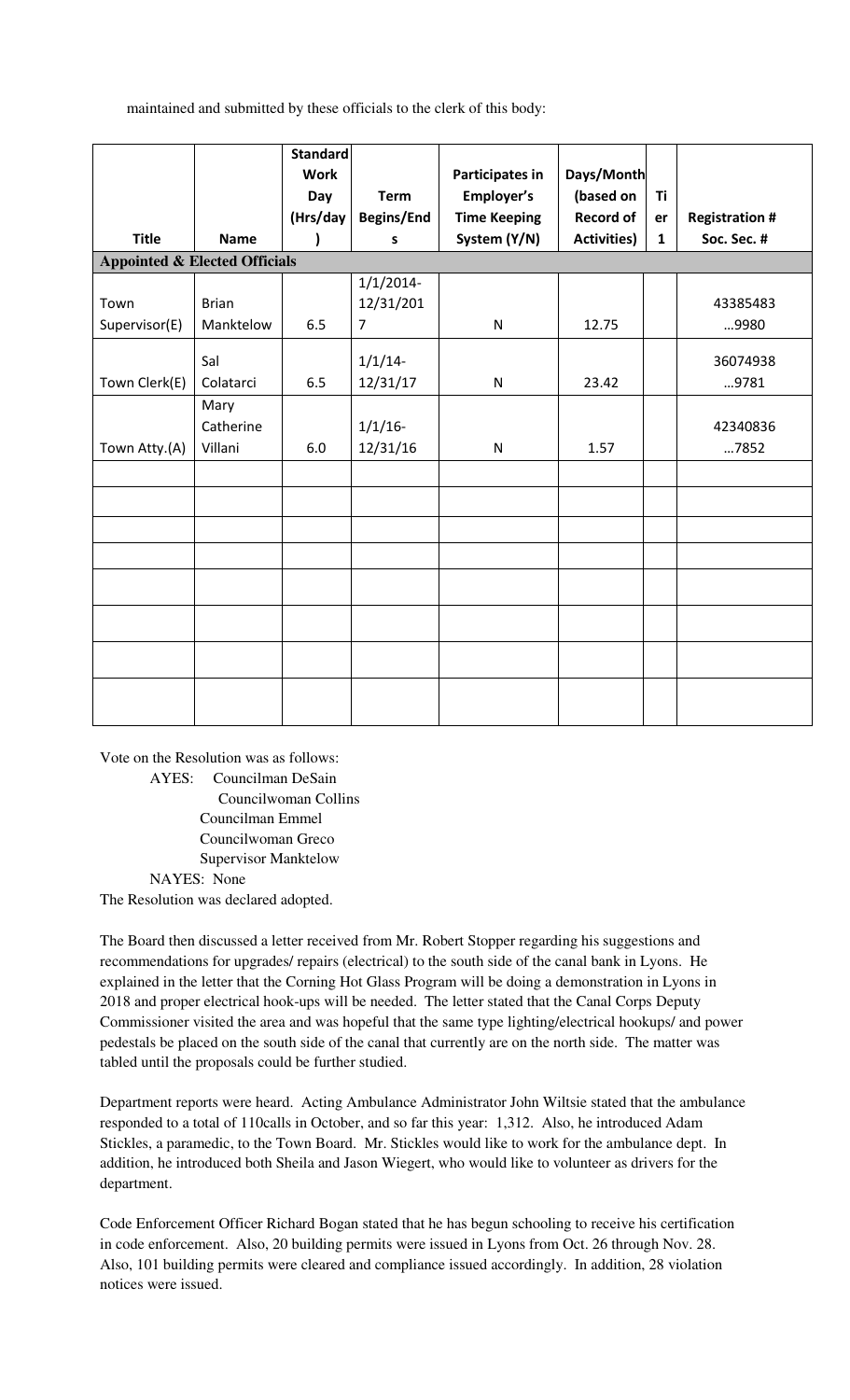Buildings and Grounds Forman Ben Follette, in his written report stated the trash cans in the downtown area have been picked up for the winter, though a couple older ones have been left out. Also, picnic tables have been stored for the season, as have the flags. The new Christmas decorations have been put up.

Fire hydrant stakes have been installed. At some time in the future, the Wayne County Water and Sewer Authority may be installing them.

Highway Supt. Tim Moore reported that he has submitted the CHIPS paperwork and has submitted it to Albany. The new International truck has arrived; it will be insured and registered. Also, the some D.I.'s were repaired on Maple St. and Shaw Street. A temporary fix was made to a D.I. on Franklin Street. It will be fixed properly in the future. Completed placing plow markers around Town roads.

Councilwoman Collins moved to accept General Fund vouchers # 577 through # 631 totaling \$89,502.44. Motion seconded by Councilman Emmel. Vote:

Councilwoman Collins voting aye Councilwoman Greco voting aye Councilman Emmel voting aye Councilman DeSain voting aye Supervisor Manktelow voting aye

Councilman DeSain then moved to approve Highway Fund vouchers #201 through #225 totaling \$90,970.60. Motion seconded by Councilwoman Greco. Vote:

Councilman Emmel voting aye Councilman DeSain voting aye Councilwoman Greco voting aye Councilwoman Collins voting aye Supervisor Manktelow voting aye

The Board then discussed a letter received from the County Water and Sewer Authority with regard to water and sewer rate increases for 2017. The cost of water will remain the same but the basic service charge will increase from \$20.00 per quarter to \$22.50 per quarter.

For sewer customers, the usage rate will be \$32.00 for up to 5,000 gallons, \$6.00 per thousand for 5 to 100,000 gallons and \$5.00 per thousand for 100,000 gallons or more.

Customers will be notified in the January bills, with new charges taking effect March/April billing.

Supervisor Manktelow then explained that current Town of Lyons rep. Stephen Buisch, no longer wants to serve on the County Fire Advisory Board. The appointment is made each year at the Organizational meeting in January. However, Mr. Dan DeWolf is expressing an interest. He asked that if there were no objections, that Mr. DeWolf be appointed in January. There were none.

Mr. Jim Wedman addressed the Board concerning the payment of Town ZBA members as well as members of the Planning Board. He presented the Town Board with a list of other Town's and what they pay their members. He explained that there is a certain number of required training that must be completed by each member to be compliant with NYS regulations. The Board will review the plan at a later date.

Anne Salerno expressed a concern to the Board about dog droppings that are always seen on the streets of Lyons, especially the downtown area. She wondered what could be done to correct this very annoying problem.

Sharon Lubitow then addressed the Board, expressing her concern over the fireworks held during Blizzard Blast weekend in Lyons. She explained that her husband is a war veteran, and has an issue with the sounds of fireworks, as do many Vets. Her concern was the lack of advertising with regard to the fireworks. She stated that she and her husband are well aware of the fireworks display held during Peppermint Days in July and they leave town for that night. She would hope that in the future, the fireworks display at Blizzard Blast can also be well advertised.